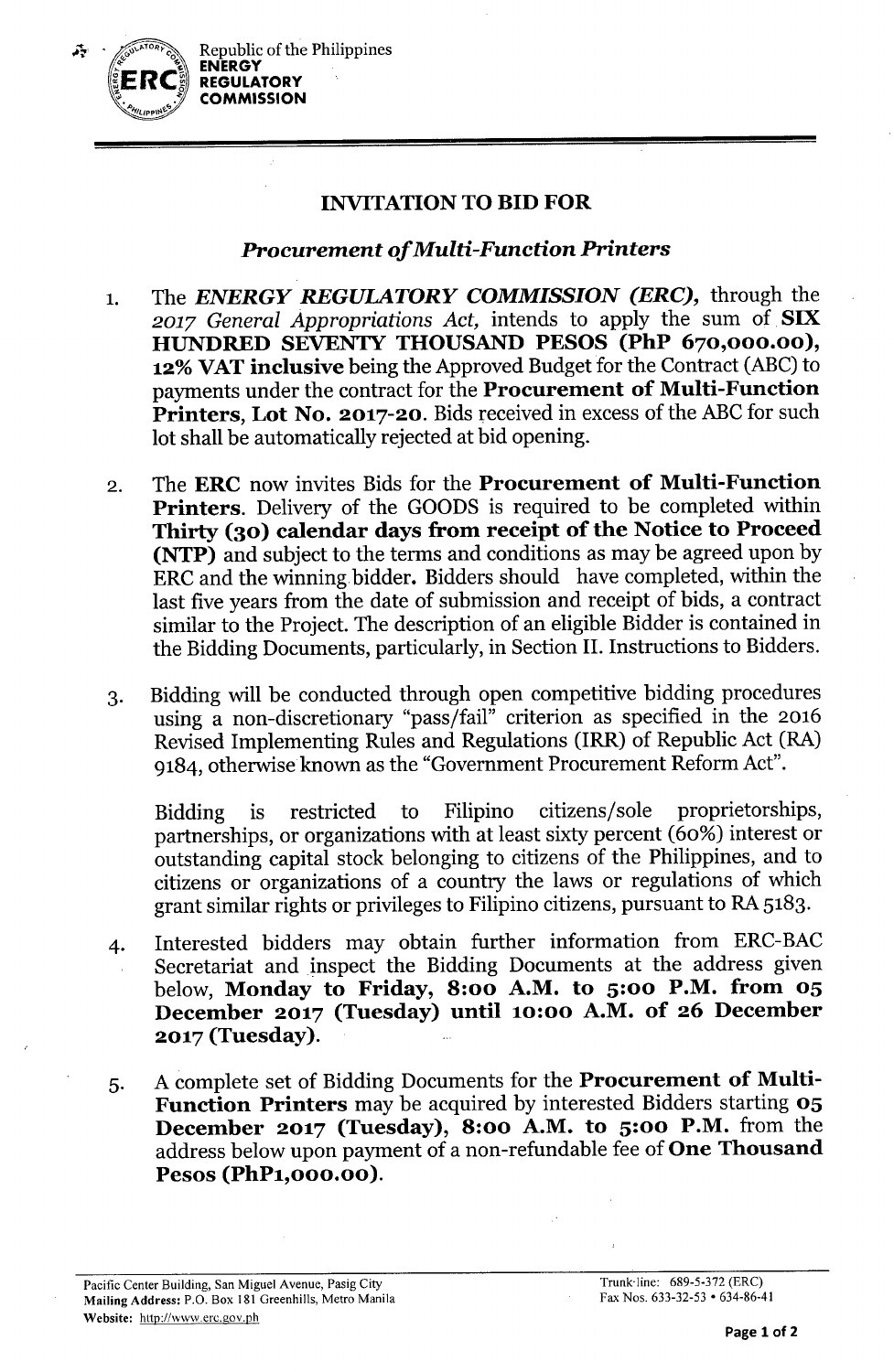It may also be downloaded free of charge from the website of the Philippine Government Electronic Procurement System (PhilGEPS), provided that Bidders shall pay the applicable (non-refundable) fee for the Bidding Documents not later than the submission of their bids.

- 6. The ERC-BAC will hold the Pre-Bid Conference on 13 December 2017 (Wednesday), 10:00 A.M. at the Mezzanine Floor, Pacific Center Building, San Miguel Avenue, Pasig City, which shall be open to prospective bidders.
- 7. Bids must be duly received by the ERC-BAC Secretariat at the address below on or before 26 December 2017 (Tuesday) at 10:00 A.M. All Bids must be accompanied by a bid security in any of the acceptable forms and in the amount stated in ITB Clause 18.

Bid opening shall be on 26 December 2017 (Tuesday) at 10:30 A.M. at the Mezzanine Floor, Pacific Center Building, San Miguel Avenue, Pasig City. Bids will be opened in the presence of the bidders' representatives who choose to attend at the address below. Late bids shall not be accepted.

- 8. The ERC-BAC reserves the right to reject any and all bids, declare a failure of bidding, or not award the contract at any time prior to contract award in accordance with Section 41 of RA 9184 and its IRR, without thereby incurring any liability to the affected bidder or bidders.
- 9. Please see attached *Annex "A"* for the Specification.
- 10. For further information, please refer to: Ms. Cherry Lyn S. Gonzales **BAC Secretariat Chairperson** Mezzanine Floor, Pacific Center Building, San Miguel Avenue, Pasig City Tel No. 689-5365 csg@erc.gov.ph/procurement@erc.gov.ph

04 December 2017, Pasig City.

~ *~ ~r36*

MARIA CORAZON C. GINES **BAC** Chairperson

J1.G/LLG/RGMG/RRFM/SOM  $\sqrt{2}$ 

Pacific Center Building, San Miguel Avenue, Pasig City Mailing Address: P.O. Box 181 Greenhills, Metro Manila Website: <http://www.erc.gov.ph>

Trunk line: 689-5-372 (ERC) Fax Nos. 633-32-53 • 634.86.41